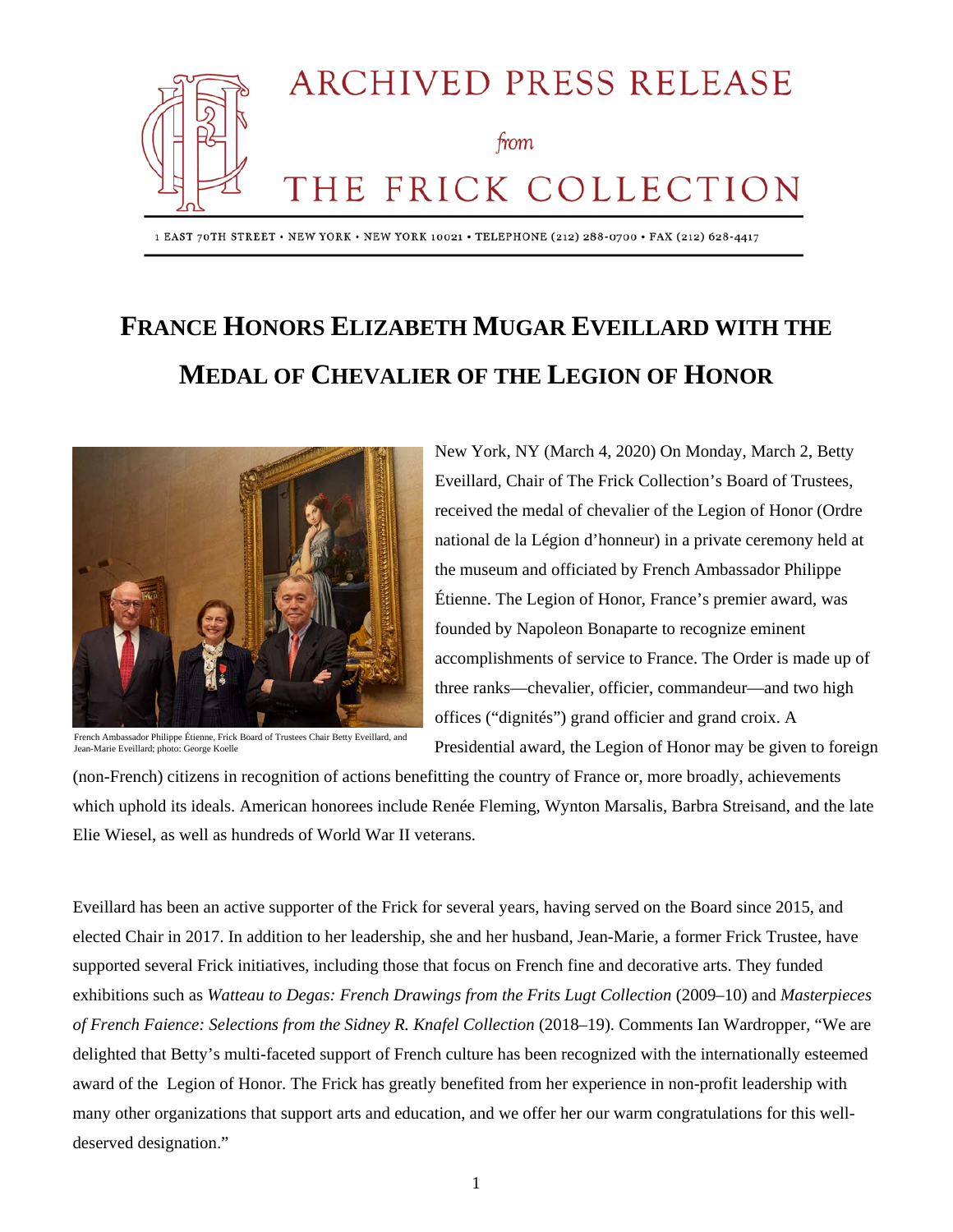The Eveillards are avid collectors, with a particular eye for French drawings and works on paper from the sixteenth to the early twentieth centuries. A highlight of their holdings is Fragonard's *La Coquette*, which was included in the 2016 exhibition on the artist organized by The Metropolitan Museum of Art. A drawing from their holdings was shown at the Musée d'Orsay this fall in the exhibition *Degas at the Opera*, which opens in March at the National Gallery of Art in Washington, D.C. Eveillard is a board member of the Friends of Chantilly, the Samuel H. Kress Foundation, and Master Drawings Inc. She is also a member of the visiting committees for the Fairfax Murray Society for the Department of Drawings and Prints at The Morgan Library & Museum, the Smith College Museum of Art, and the Department of Paper Conservation at The Metropolitan Museum of Art, serving as Co-Chair.

She sat on the board of the Glimmerglass Opera, acting as its Chairman for several years. A special aspect of her patronage was her dedication to French operatic repertoire and French subjects. The support of the Eveillards has helped the company present rarities such as the French versions of *Lucia di Lammermoor*, Gluck's *Orphée et Eurydice*, Cherubini's *Médée*, John Corigliano's *The Ghosts of Versailles* (also presented at Versailles), and the upcoming production of Rossini's *Guillaume Tell*. She is currently a Managing Director of the Metropolitan Opera, where the Eveillards supported presentations of *Werther* and *Cendrillon*, both by the French composer Massenet. Through the World Monuments Fund, they supported the restoration of the public rooms of the Opéra Comique in Paris.

The Eveillards have also enabled the Partner University Fund (PUF) to aid academic organizations in their pursuit of meaningful transatlantic projects, such as a collaboration between Columbia University and the Université Paris-Sorbonne undertaking the digital study of medieval musical iconography. Another partnership supported the pairing of New York University with faculty of the École des Hautes Études en Sciences Sociales in an examination of French and American approaches to history and sociology. The results were a handbook, student and faculty exchanges, and several conferences and workshops. With the assistance of the Eveillards, PUF also fostered a program of literature and theater studies co-hosted by the University of Georgia and the Université Paul-Valéry Montpellier 3, which resulted an immersive theater installation in Georgia, journal contributions, and other projects.

Originally from Boston, MA, Eveillard is a graduate of Smith College and Harvard Business School. She served on the Smith College Board for thirteen years. During the four years that she chaired the board, Smith conducted a search for a new President, developed the plan for a major library renovation, and undertook a capital campaign. For most of her distinguished thirty-year career in investment banking, she was a managing director at Lehman Brothers and PaineWebber. In addition to the many cultural leadership affiliations mentioned above, she has served on several public and private corporate boards, including Limited Too, later Tween Brands; Birks Group Inc.; and Retail Ventures, then the owner of DSW.